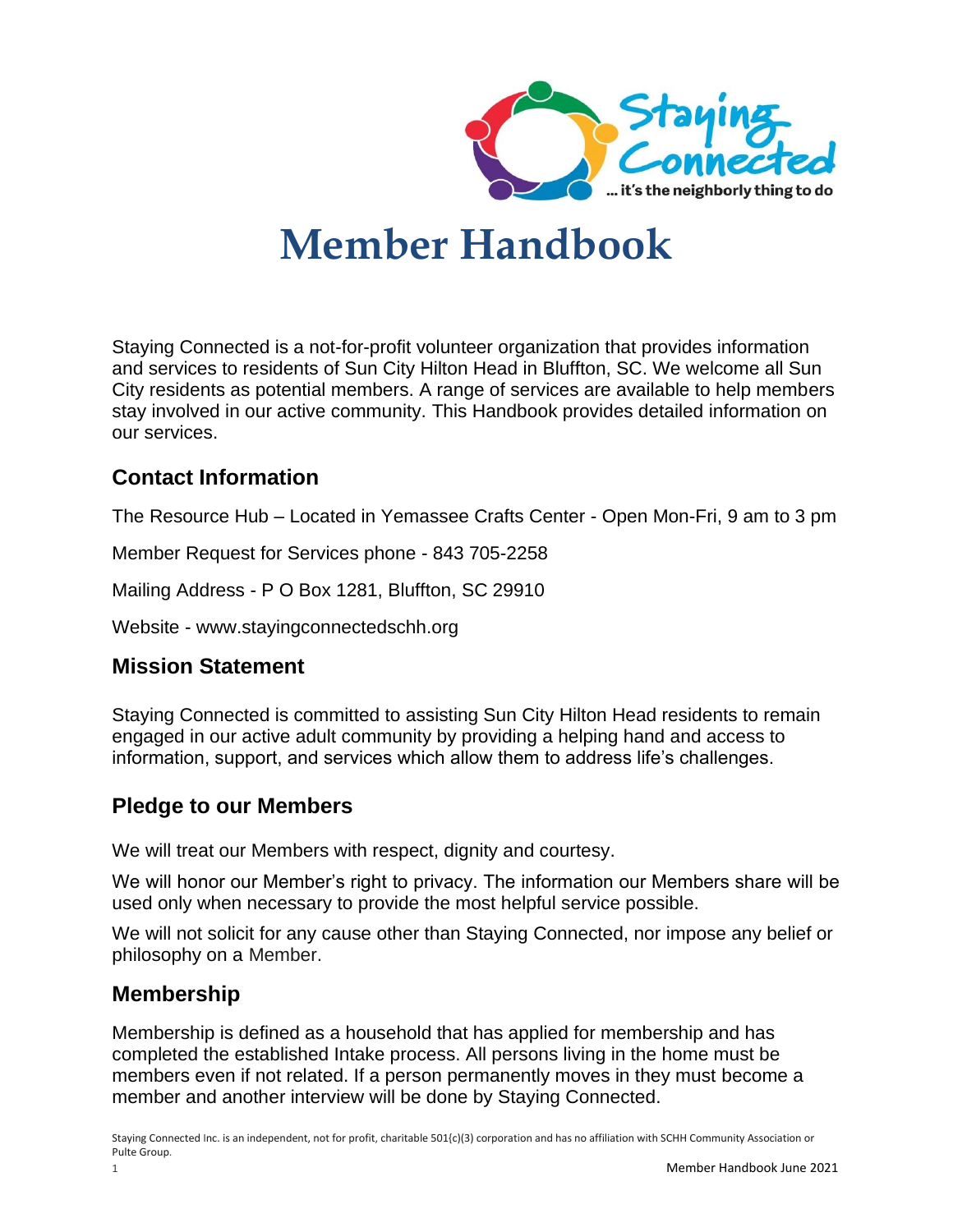# **Staying Connected Services**

Staying Connected will do its best to provide all qualified services requested, but there is no guarantee we will be able to fill every request. Members will be notified if their requested service cannot be filled. If no Volunteer is available, the Resource Hub can provide a list of services for hire.

Staying Connected has some limitations on services. Volunteers are not allowed to lift, provide personal or nursing care, do housework or prepare meals, or give medications to Members. We do not provide transportation if an immediate member of the household is capable of driving. Services are provided Monday to Friday; normally expected to occur between 8 am and 5 pm. Staying Connected is not available during the weekends. We are not an emergency organization. In case of emergency, call 911. Volunteers will not act as the member's medical advocate, take part in the discharge process, or sign any discharge instructions or treatment plans.

#### **The Resource Hub**

The Resource Hub is our office, located in the Yemassee Crafts Center. Members call the Hub to request services. Members should notify the Resource Hub of any changes in their information, such as phone number, email address, or changes to their local or family contacts.

Information in the Resource Hub is available to all Sun City residents and their families. Information about resources in our local area includes, but is not limited to, medical and non-medical home care, transportation, day programs, care management, nutrition services, elder care attorneys and medical equipment loans. Staying Connected does not endorse or recommend any specific service or organization.

The Staying Connected website, stayingconnectedschh.org, includes direct links to resources such as the South Carolina Access Help, United Way of the LowCountry, Senior Services of Beaufort and Jasper Counties and LowCountry Council of Governments.

#### **Liaison Calls**

Staying Connected Liaison Volunteers phone members once a quarter to discuss any number of topics currently affecting members' lives, how Staying Connected may be able to help, to offer alternatives if member needs are not within our scope of service, answer members' questions, alert members of changes to Staying Connected services, and generally to serve as a friendly voice to our members.

#### **Home Visits**

Visits are available to any member household upon request, but may require preapproval to ensure the safety and welfare of the member and our volunteers. All visits are generally scheduled for once or twice a week for no more than two hours. The visit may include activities of interest to the Member, such as conversation, letter writing, reading aloud, watching television, and playing games. If weapons are present in the home, they must be secured in an appropriately locked drawer or cabinet during our visits. Volunteers must be made aware of any surveillance cameras in use in the home.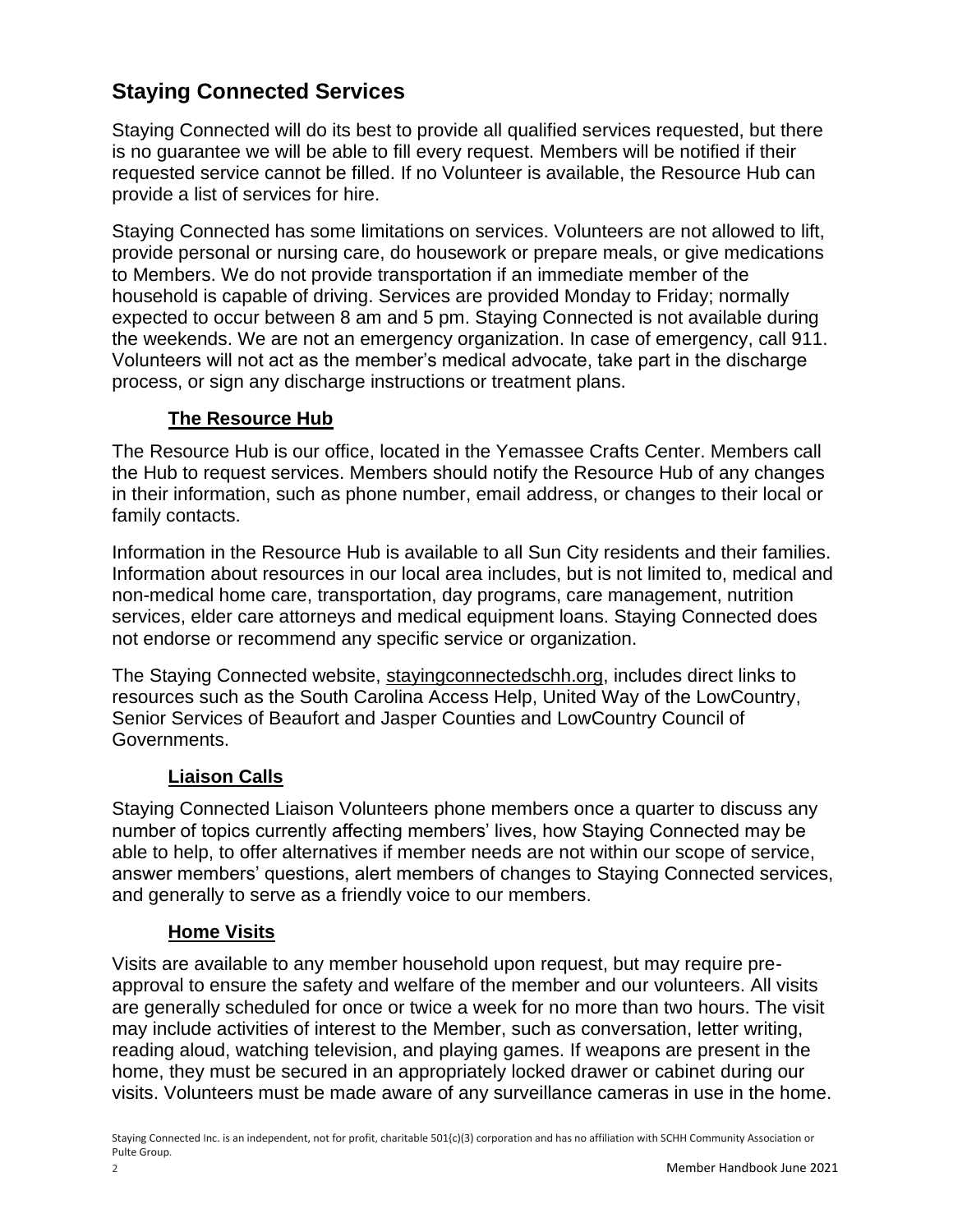**Companionship visits** will be provided to members for purposes of providing social contact.

**Caregiver Relief Visits** will be provided to members in their home to give the caregiver an opportunity to leave the home for a short while. Caregivers must complete a form which includes information about how they can be reached during the caregiver visit.

**Social Telephone Calls** may be provided in place of a Home Visit.

#### **Basic Home Maintenance**

Basic home maintenance is available for the purpose of providing simple services. It does NOT include work that would normally require the hiring of professional handymen, carpenters, painters, plumbers, electricians, landscapers, cleaning services, etc. Simple services include replacing batteries in smoke and carbon-monoxide detectors, replacing overhead light bulbs, and replacing air filters. Members are expected to provide necessary supplies or may reimburse the volunteer who is providing the materials. Requests for services not listed will be performed at the discretion of the Home Maintenance Team.

Major repair work is not within the scope of our program, but The Resource Hub can provide a list of handymen available for hire.

#### **Reassuring Calls**

Weekday morning phone calls are provided for Members who would like a personal call to check on their well-being. If a Member knows they will not be home to respond to the call, they must contact the Resource Hub in advance.

#### **Transportation**

Transportation services are intended to help a member who has no other reasonable transportation options. Transportation is provided only for medical appointments and grocery shopping in the local area.

- Local area for medical appointments is defined as within Beaufort and Jasper Counties, the Savannah area and, as drivers are available, the Charleston area.
- Local area for grocery shopping is defined as Bluffton, Okatie and the immediate Hardeeville area.

Requests for transportation must be made during the calendar week before the appointment. Grocery requests can be scheduled automatically on a weekly or every other week basis. Volunteers can assist with grocery shopping, but cannot shop for members or accept money to do so. We do not go to warehouse or big box stores. Staying Connected will provide transportation for grocery shopping to traditional grocery stores (e.g., Publix, Food Lion, Kroger's, et al.) and the Hardeeville Walmart. Volunteers should not be expected to lift any package or bag exceeding 15 lbs.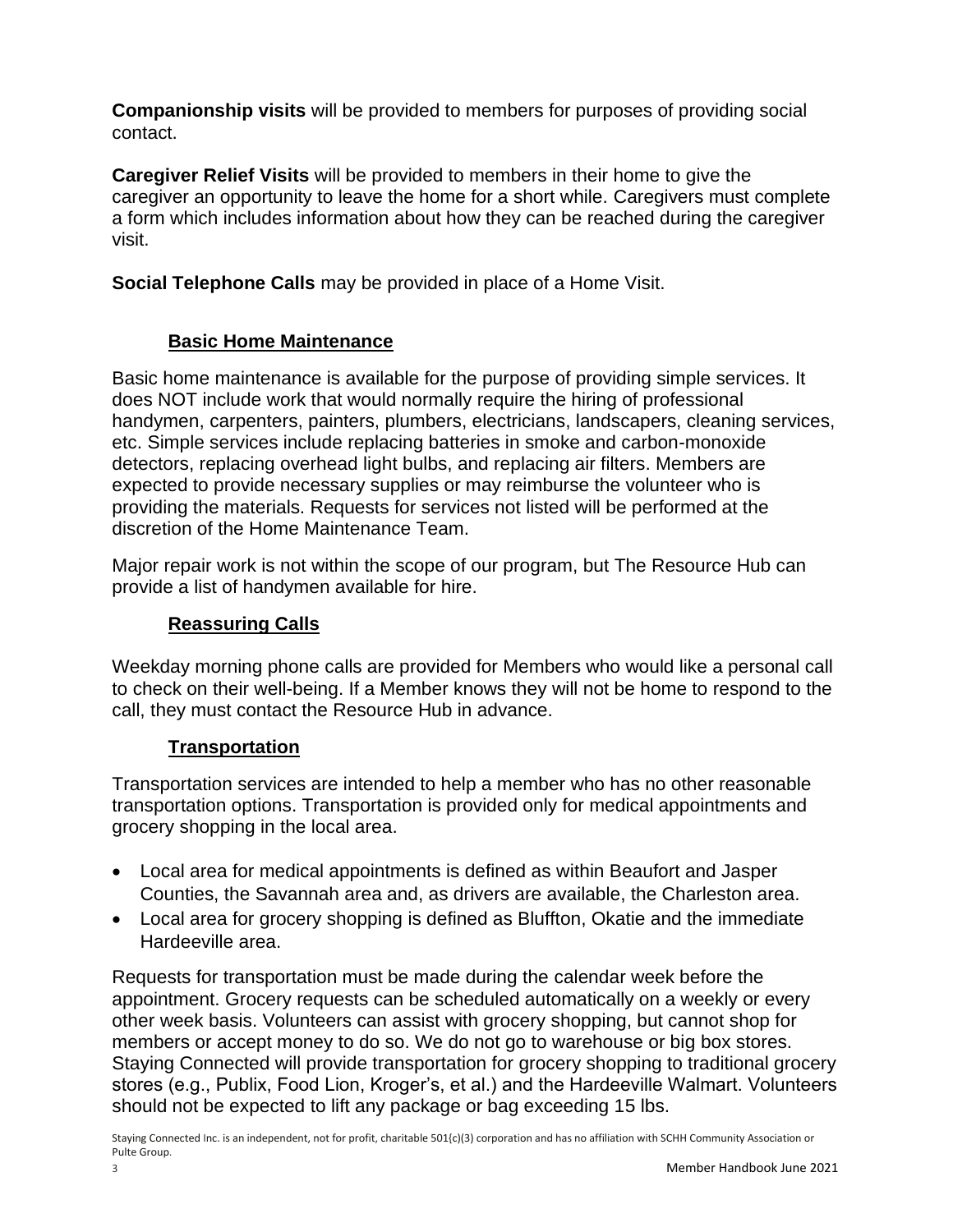Members must be able to get into a car with minimal assistance. Canes, walkers, and portable wheelchairs can be accommodated. Members should indicate if they have difficulty entering a particular type of vehicle. If a member needs more assistance, a spouse or friend can accompany them and should be included in the request. Accommodations can be made if the Member can only ride in their handicapped equipped van but the process requires advanced planning and approval.

# **Scheduling Services**

Members call the Resource Hub to make a request for their qualified services. Requests should be made as far in advance as possible to allow time for a Volunteer to fill the request. No request will be accepted for same day services. All requests must be made through The Resource Hub.

If a service request needs to be cancelled or rescheduled, the Member needs to call the Resource Hub to cancel or reschedule as soon as they know of the change. If possible, call when the Resource Hub is open. Any message left on the answering machine after hours will be retrieved the following business day. To schedule transportation for medical appointments, the Member must provide the name of the doctor or office, the exact address and the name of the Member with the appointment and any others who will be accompanying the member.

# **No Response Process**

ln the event that the member does not respond to scheduled telephone calls, transportation or in-home service requests, Staying Connected "No Response Follow Up Procedures" will be activated in order to ensure the safety and security of our members.

The procedure ranges from contacting the member's emergency contacts to contacting a doctor's office to calling Securitas and/or the Sheriff's office.

# **Who are the Staying Connected Volunteers?**

Volunteers are your neighbors, residents of Sun City, who are giving generously of their time. They are trained, vetted, insured, and understand our services, policies and procedures. Volunteers cannot accept gifts or money, even for gas or lunch.

Clear and open communication between Members and our Volunteers is essential. Any questions, concerns, or comments can be shared with the Volunteer, the Member Coordinator, the Liaison, or The Hub.

# **Emergency Closure Information**

In the event that community buildings are closed for any reason, including a mandatory hurricane evacuation, Staying Connected will close our office and suspend services. Please be aware of the following information.